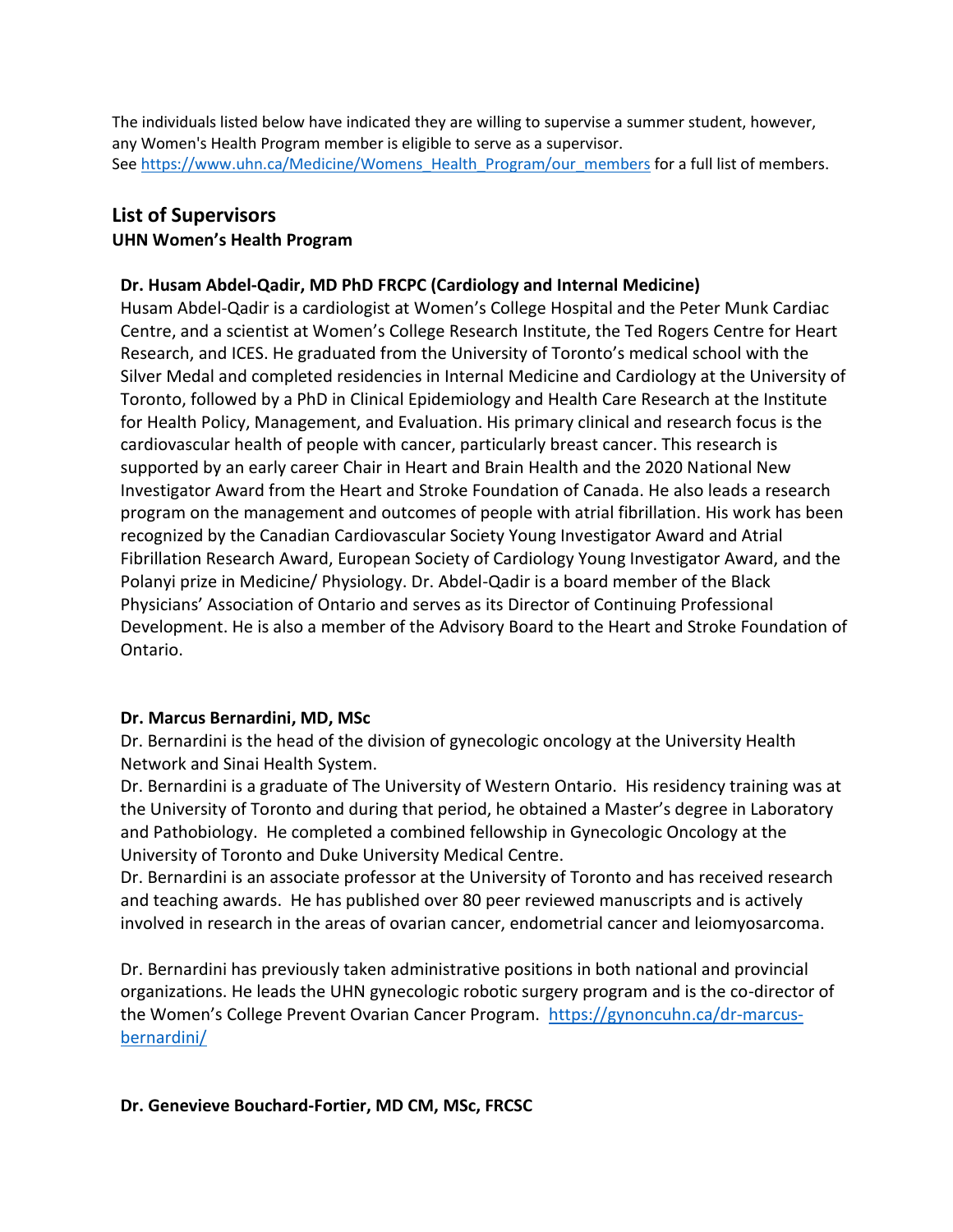obtained her MD at McGill University. She completed a residency program and fellowship in Gynecologic Oncology in the Department of Obstetrics and Gynaecology at the University of Toronto. During this time, Dr. Bouchard-Fortier also obtained a Master of Clinical Epidemiology, focusing on cancer screening and cancer prevention, at the Harvard School of Public Health. More recently, she did a certificate in Patient Safety and Quality Improvement with the Center for Quality Improvement and Patient Safety (CQUIPS) and is currently doing the CQUIPS Improvement Fellowship. Dr. Bouchard-Fortier research and clinical interests include management of gestational trophoblastic disease as well as development of quality metrics and quality initiatives to improve gynecologic oncology care. Dr. Genevieve Bouchard-Fortier is a gynecologic oncologist at University Health Network. She

#### **Dr. Esther Bui, MD, FRCPC**

 Dr. Bui is a neurologist with an expertise in epilepsy and electroencephalography (EEG). Her research interests are in women's health in neurology and medical education.

 As a key founding member of the Women's Neurology Program (est. 2015) at the University of Toronto, her work includes: Co-director of the Women's Neurology Program and Fellowship; Co- chair of the Women's Issues in Epilepsy, Canadian League Against Epilepsy; and, Founder of the Women in Neurology mentorship program for residents and fellows, University of Toronto. Her research interests are in women's health issues in epilepsy and neurology, music therapy for women with epilepsy (WWE) during pregnancy, understanding stigma in WWE during their reproductive years, factors affecting outcomes in pregnancy for WWE in Canada, breast milk concentrations for anti-seizure medications, and scoping review of women's issues in neurology.

 In Women's Health in Neurology, Dr. Bui is a recognized national expert in Women's Issues in Epilepsy and co-author of the Women with Epilepsy, a Practical Management Handbook. At the national level, she continues to work within the Canadian League Against Epilepsy (CLAE) to advance our understanding of women's issues in epilepsy. She is currently an external expert for the European Association of Neurology: Gender and Diversity Task Force.

 In Education and Mentorship, Dr. Bui is the recipient of the New Faculty Excellence in Teaching Award (2016-2017), the William Goldie Award in Education (2020-2021). She has been nominated for the Robert Shepherd Award for Health Equity and Social Justice and the John Edmeads Mentorship Award. Funding for education research has come from the University of Toronto New Initiatives Program, Medical Humanities Education Grant and the Postgraduate Innovation Fund Award.

## **Dr. Angela Cheung, MD, PhD, FRCPC ,CCD**

 Dr. Angela M. Cheung is the Founding Director of University Health Network Osteoporosis Program, the Founding Director of Centre of Excellence in Skeletal Health Assessment (CESHA), Associate Director of University Health Network Women's Health Program, Lillian Love Chair in Women's Health, Senior Scientist at the Toronto General Research Institute, and Professor of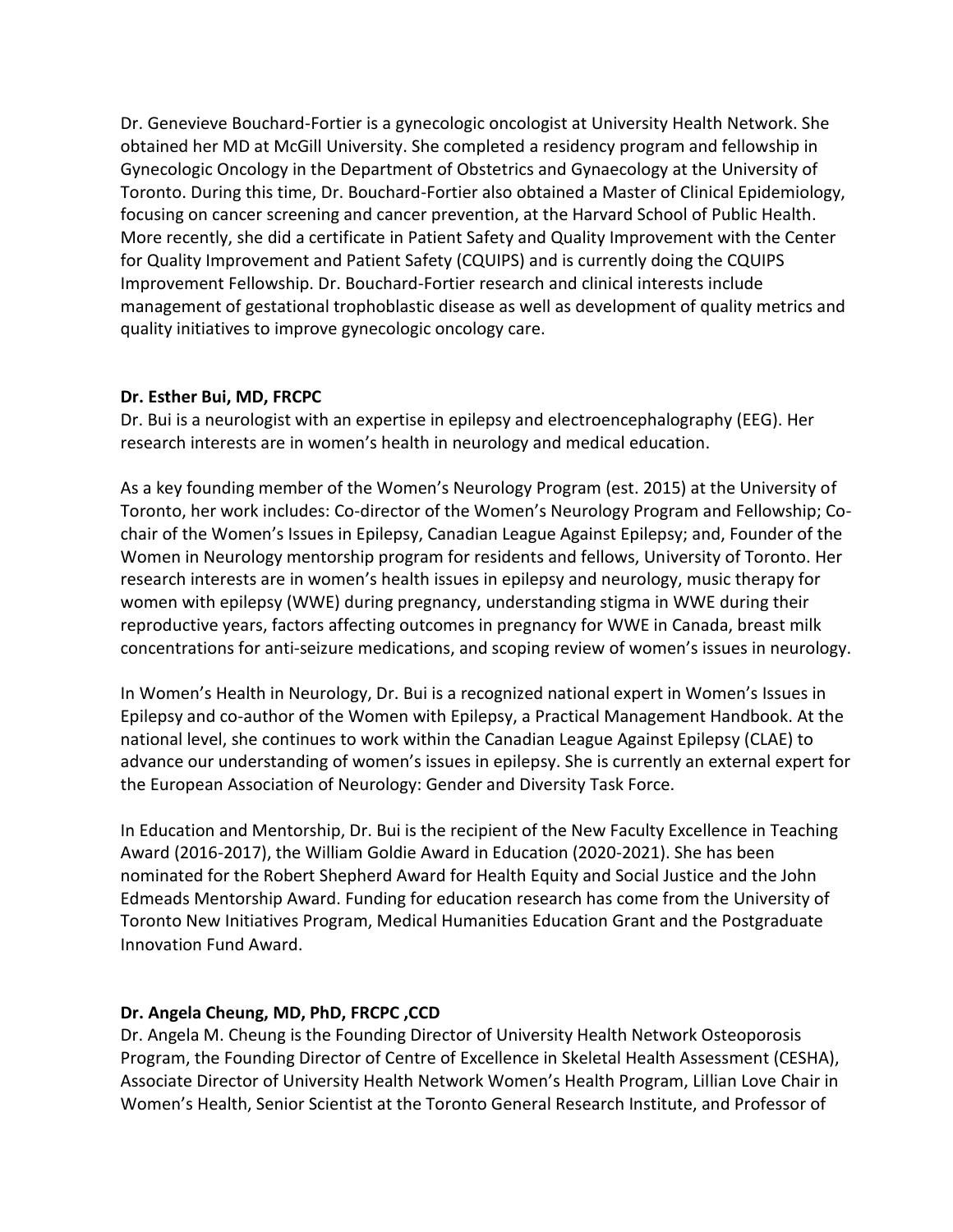Medicine, Medical Imaging, Health Policy, Management and Evaluation, Public Health Sciences, Institute of Biomedical, Biomaterial and Mechanical Engineering, and Institute of Medical Sciences at the University of Toronto. She obtained her M.D. degree from Johns Hopkins University School of Medicine in 1988, and her Ph.D. degree from Harvard University in 1997. She is a Fellow of the Royal College of Physicians of Canada, and is a board-certified internist in the United States. She has been in clinical practice for more than 20 years, and specializes in postmenopausal osteoporosis.

 Dr. Cheung has received many honors and awards throughout her medical career for her excellence in clinical work, research and education. She was awarded the 2012 Canadian Society of Internal Medicine Dr. David Sackett Senior Investigator Award.

 Dr. Cheung's research interests are in the area of postmenopausal osteoporosis, especially in prevention and early diagnosis, and evaluation of new therapies and technologies. She has more than 120 publications in peer-reviewed medical journals and has held a number of important peer-reviewed grants.

#### **Dr. Tulin Cil, MD, FRCSC, MEd**

 Dr. Cil graduated from the University of Western Ontario (UWO)'s medical school in 2000 and received her general surgery training at the University of Toronto (U of T) and UWO between 2000 and 2005. She became a Fellow of the Royal College of Physicians and Surgeons of Canada in 2005. After completing her general surgery training, she undertook research studies as a graduate student in medical education at the Ontario Institute for Studies in Education (at U of T) and received a master's degree in education in 2008. She also completed a clinical fellowship in breast surgical oncology at U of T during this period. Dr. Cil began her general surgery staff appointment at Women's College Hospital and UHN in 2008. She currently holds the Gattuso Chair in Breast Surgical Oncology at UHN.

## **Dr. Tracey Colella, PhD, RN**

 Tracey JF Colella RN, ACNP, PhD is a Research Scientist and Clinician at Toronto Rehab/University Health Network's Cardiovascular Prevention and Rehabilitation Program and an Associate Professor in the Bloomberg Faculty of Nursing at the University of Toronto.

 Dr. Colella completed her Masters of Science in Nursing at the University of Western Ontario with a nursing education focus, and a post-graduate acute care nurse practitioner certificate within cardiac surgery specialization at the University of Toronto. She received her PhD from the University of Calgary and her research focused on the investigation of a peer support intervention on recovery outcomes, specifically postoperative depression after cardiac surgery using a randomized controlled trial methodology.

#### **Dr. Sarah Ferguson, MD, FRCSC**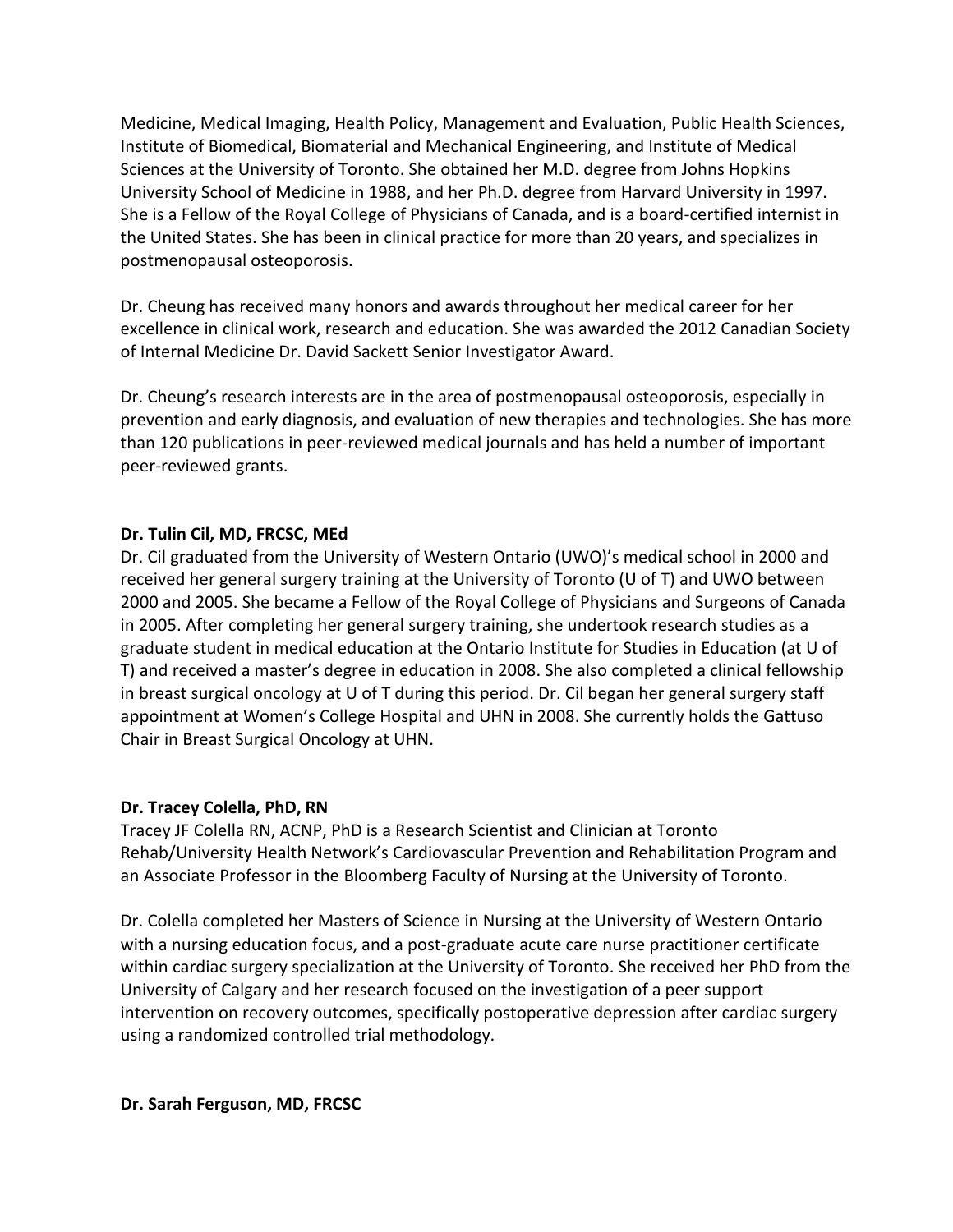Dr. Ferguson is a Professor in the Division of Gynecologic Oncology in the Department of Obstetrics and Gynecology at the University of Toronto and a member of the Division of Gynecologic Oncology at University Health Network/Sinai Health Systems. She is the Director of Research for the Division of Gynecologic Oncology at Princess Margaret Cancer. Dr. Ferguson completed her residency in Obstetrics and Gynecology at University of Toronto and a fellowship at Memorial Sloan-Kettering Cancer Centre in Gynecologic Oncology. Current research program includes prospective surgical trials in cervical and endometrial cancer, evaluation of patient reported outcomes and molecular characterization of endometrial cancer. She has a clinical and research interest in endometrial cancer in individual who want to preserve fertility.

#### **Dr. Susan Marzolini, R. Kin, PhD**

 Dr. Marzolini is a Scientist at KITE, as well as an Exercise Physiologist and Registered Kinesiologist located at Toronto Rehabilitation's Cardiac Rehabilitation program. She is an associate graduate faculty member at the Rehabilitation Sciences Institute at the University of Toronto. The focus of her research is to determine ways to optimize health in males and females with cardiac disease and stroke while also eliminating sex disparities in access to exercise and risk factor modification programs. Using novel exercise training methods her aim is to determine an exercise treatment aimed at promoting long-term health, repairing the brain and restoring lost mobility after stroke. She designed and developed Toronto Rehab/UHN's Exercise and Risk Factor Modification Program for People following Stroke (TRI-REPS) and the resistance training program for cardiac patients which are now core components of the program delivery model.

 She was recently recognized as one of the top 10 productive authors globally and 3rd in Canada of cardiac rehabilitation and related research publications over the last 20 years and one of 24 people globally selected as a World Heart Federation Emerging Leader.

## **Dr. Michelle Nadler, MD, FRCPC**

 Dr. Michelle Nadler is a newly appointed Assistant Professor, Clinician in Quality and Innovation at the University of Toronto and a staff physician at the Princess Margaret Cancer Centre, where she works as a breast medical oncologist.

 Her research training is in knowledge translation (dissemination & implementation) with a focus on cancer survivorship issues and exercise-oncology in all persons with cancer and particularly women with breast cancer. She is also involved in knowledge translation efforts related to breast cancer screening in women age 40-49.

 Dr. Nadler is the co-wellness executive lead for the Division of Medical Oncology & Hematology. In this role she advocates for and works toward both individual-level and organizational-level changes to improve wellness and engagement in all divisional members.

## **Dr Nadine Shehata, MD, MSc, FRCPC**

 Dr. Nadine Shehata is a Professor in the Departments of Medicine, Laboratory Management and Pathobiology and Institute of Health Policy Management and Evaluation and is an associate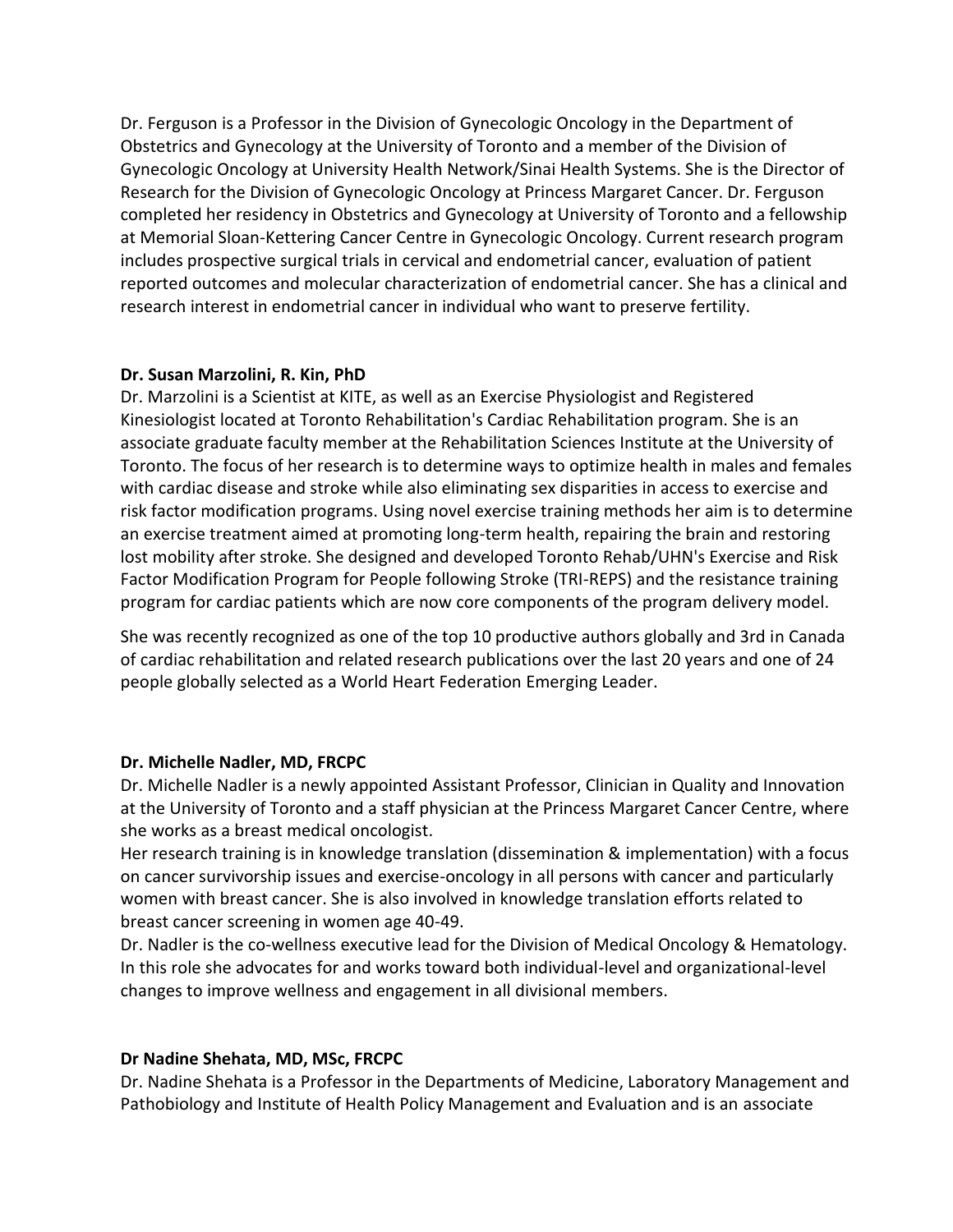Member in the School of Graduate Studies at the University of Toronto. She is the Hematologist for the Special Pregnancy Program at Mount Sinai Hospital a division of the Medical Disorders of Pregnancy Program at the University of Toronto, an internationally acknowledged program recognized for its excellence in patient care, medical education and research. She is the Coordinator for the Maternal Fetal Hematology Fellowship program, a two year academic fellowship for Hematologists and Obstetricians/Maternal Fetal Medicine specialists aimed to develop future global leaders in academic Maternal Hematology.

 She has received teaching awards from the Division of Hematology and Department of Obstetrics and Gynecology for teaching in the Maternal Hematology clinic. She has supervised research projects for students at the undergraduate, medical school and postgraduate levels.

## **Dr. Brad Wouter, Beng, PhD**

 Dr. Brad Wouters is the Executive Vice President Science & Research at UHN. He is a Senior Scientist at the Princess Margaret Cancer Centre and was the institute's Interim Research Radiation Oncology at the University of Toronto. His research program examines the molecular mechanisms underlying how hypoxia and the tumour microenvironment affect cancer biology and therapeutic outcome. Director (2014–2016). He is also a Professor in the Departments of Medical Biophysics and

 As EVP of Science and Research, Dr. Wouters is focused on creating an environment that incentivizes, facilitates and rewards excellence in research across all elements of UHN. To this end, he led the development of UHN's 2019–23 Strategic Research Plan, which incorporates team science and collaborative strategies to achieve UHN's goals for research impact and organizational excellence. The implementation of this plan will help deliver TeamUHN's shared vision of A Healthier World.

# **Dr. Azadeh Yadollahi, PhD**

 Azadeh Yadollahi is an emerging investigator in the field of sleep and airway disorders. In 2014, she was appointed a Scientist at TRI—one of five research institutes within UHN—and recently obtained an academic appointment as Assistant Professor at the prestigious Institute of Biomaterials and Biomedical Engineering at the University of Toronto. She is also an Adjunct Faculty Member in the Graduate Department of Biomedical Engineering at the University of Manitoba.

 Dr. Yadollahi completed her doctoral training with Dr. Zahra Moussavi, Canada Research Chair in Biomedical Engineering and Director of the Graduate Program in Biomedical Engineering at the University of Manitoba, where she developed expertise in analyzing respiratory sounds and